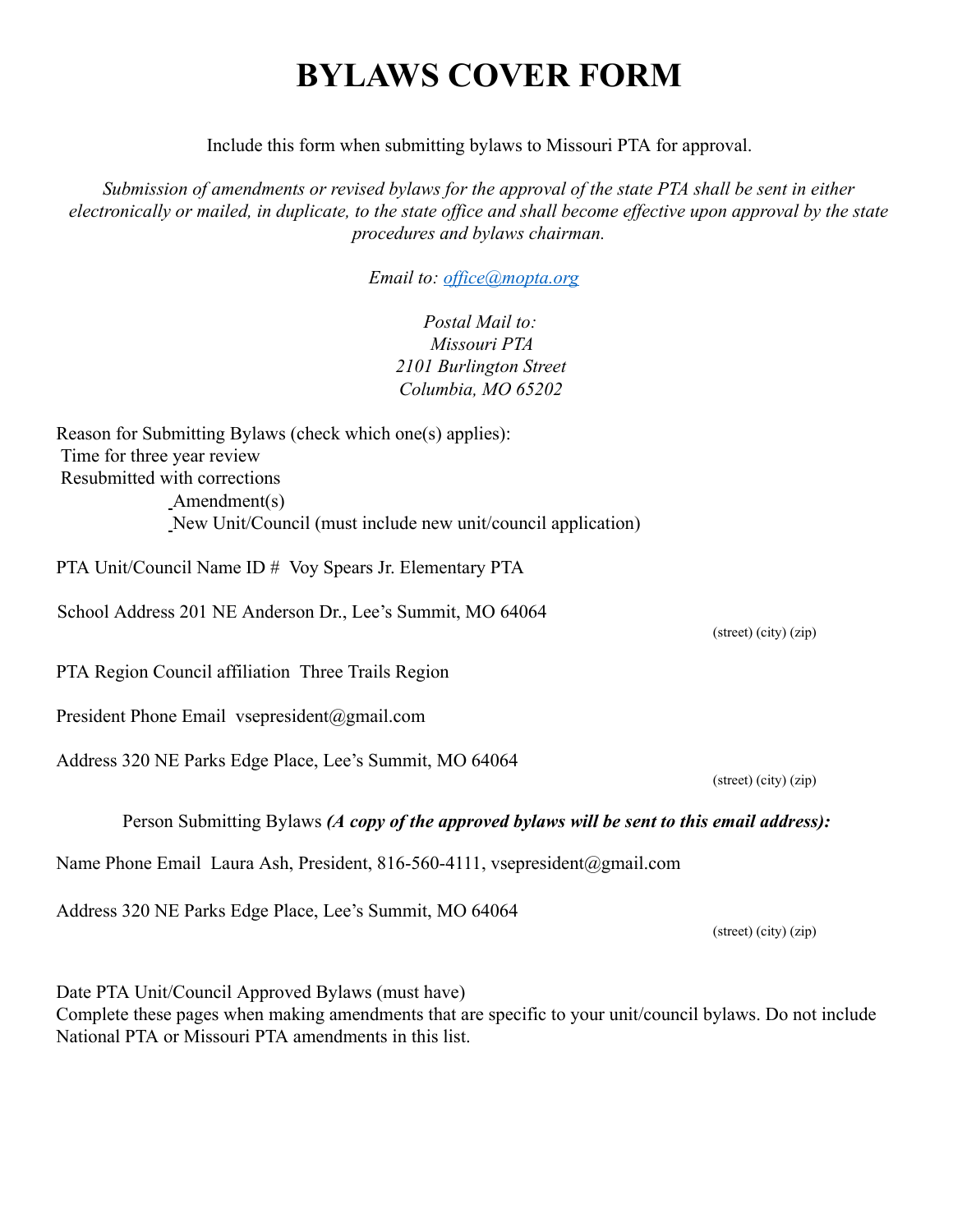### Amendments to Bylaws

1. Amended: Article Section Letter ARTICLE V: MEMBERSHIP AND DUES, SECTION 9

Previous wording: Each business member of this local PTA shall pay business membership dues of fifteen dollars (\$15.00) to said organization.

New: Article Section Letter ARTICLE V: MEMBERSHIP AND DUES, SECTION 9

New reads: Each business member of this local PTA shall pay business membership dues of one hundred dollars (\$100.00) to said organization.

### 2. Amended: ARTICLE VI: OFFICERS, SECTION 3

Previous wording: The officers of this local PTA shall be a president, 4 vice president(s), secretary, and a treasurer.

New: ARTICLE VI: OFFICERS, SECTION 3

New reads: The officers of this local PTA shall be a president, 6 vice president(s), secretary, and a treasurer.

3. Amended: ARTICLE VI: OFFICERS, SECTION 6. a.

Previous wording: No officer may be eligible to serve more than two consecutive terms in the same office. A person who has served in an office for more than one half of a full term shall be deemed to have served a full term in such office.

New: ARTICLE VI: OFFICERS, SECTION 6. a.

New reads: No officer may be eligible to serve more than four consecutive terms in the same office. A person who has served in an office for more than one half of a full term shall be deemed to have served a full term in such office.

4. Amended: ARTICLE VI: OFFICERS, SECTION 8 Nominating Committee: b.

Previous wording: There shall be a nominating committee composed of 5 members who shall be elected by this local PTA at a regular general membership meeting at least 1 month prior to the election of officers, as outlined in Article VI, Section 4.

New: ARTICLE VI: OFFICERS, SECTION 8 Nominating Committee, b.

New reads: b. There shall be a nominating committee composed of 3 members who shall be elected by this local PTA at a regular general membership meeting at least 1 month prior to the election of officers, as